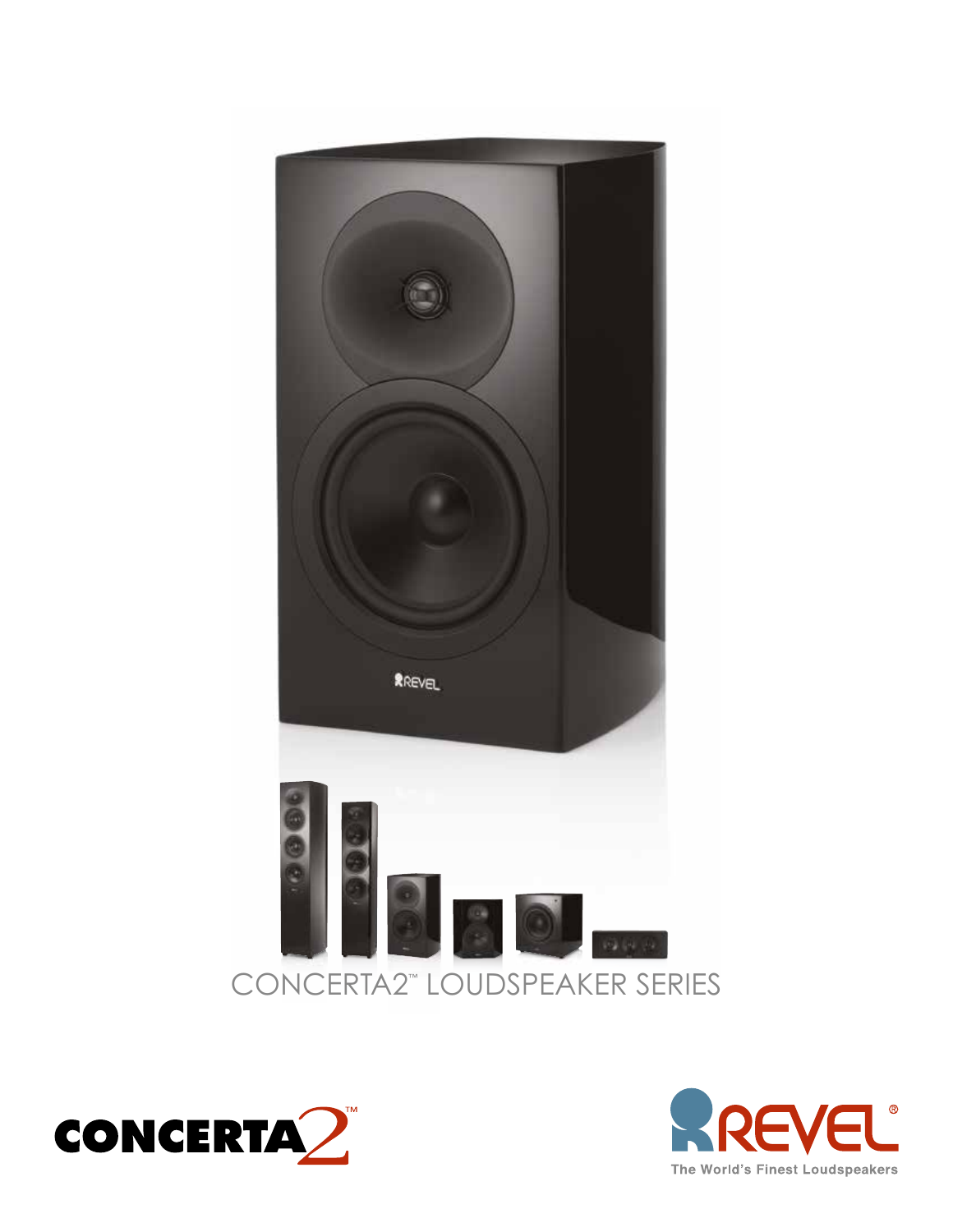

# IN A CLASS BY ITSELF

The Revel® Concerta2 series of loudspeakers combines elegant design and superb finish quality with the best-in-class sound quality for which Revel is revered. Revel created the Concerta2 Series without sacrificing sound quality, beautiful design, or construction quality to meet lower price points. Instead, Revel engineers used the results of years of research to create superior waveguides, optimized transducers, new crossover topologies and novel port designs. These ingenious advances allowed Revel to create a series of loudspeakers that truly live up to the unmatched sound quality for which Revel is known.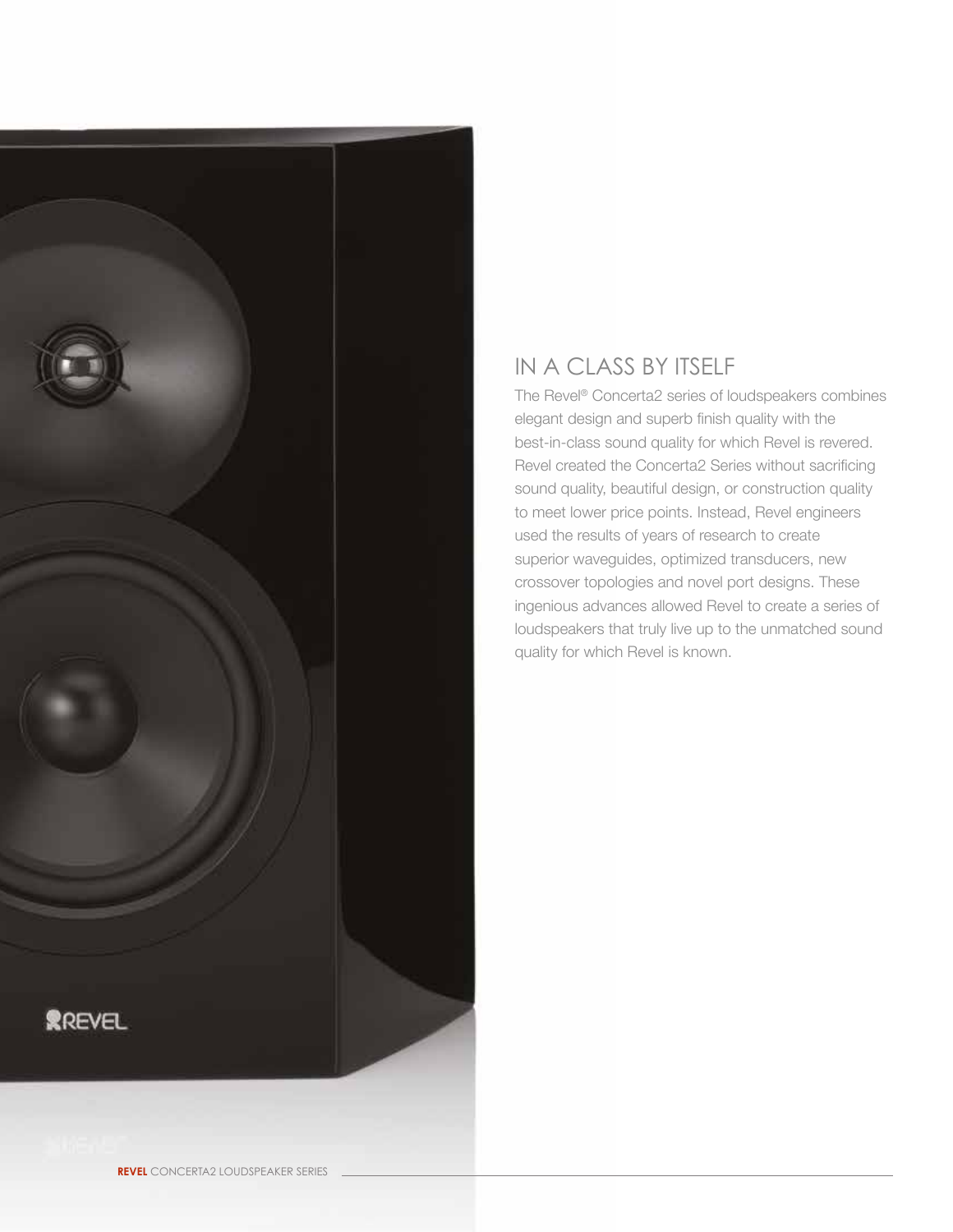### LOW-RESONANCE TWEETERS

Typical tweeter magnetic assemblies have a minute space behind the dome that causes a high fundamental mechanical resonance. In designing the Concerta2 series, this challenge was met head-on by Revel engineers. They created a tweeter with a mechanical resonance that is well below the operating band — which ensures linearity and consistency in the crossover region. To do so, a large cavity behind the magnetic assembly was designed, which is vented around the perimeter. This, along with a compliant diaphragm surround, sets the mechanical resonance frequency to a low 800Hz compared to a typical 1.5kHz found in similarly priced speakers. These advances allowed the tweeter/midrange crossover to be set an octave lower thereby improving the critical system directivity.



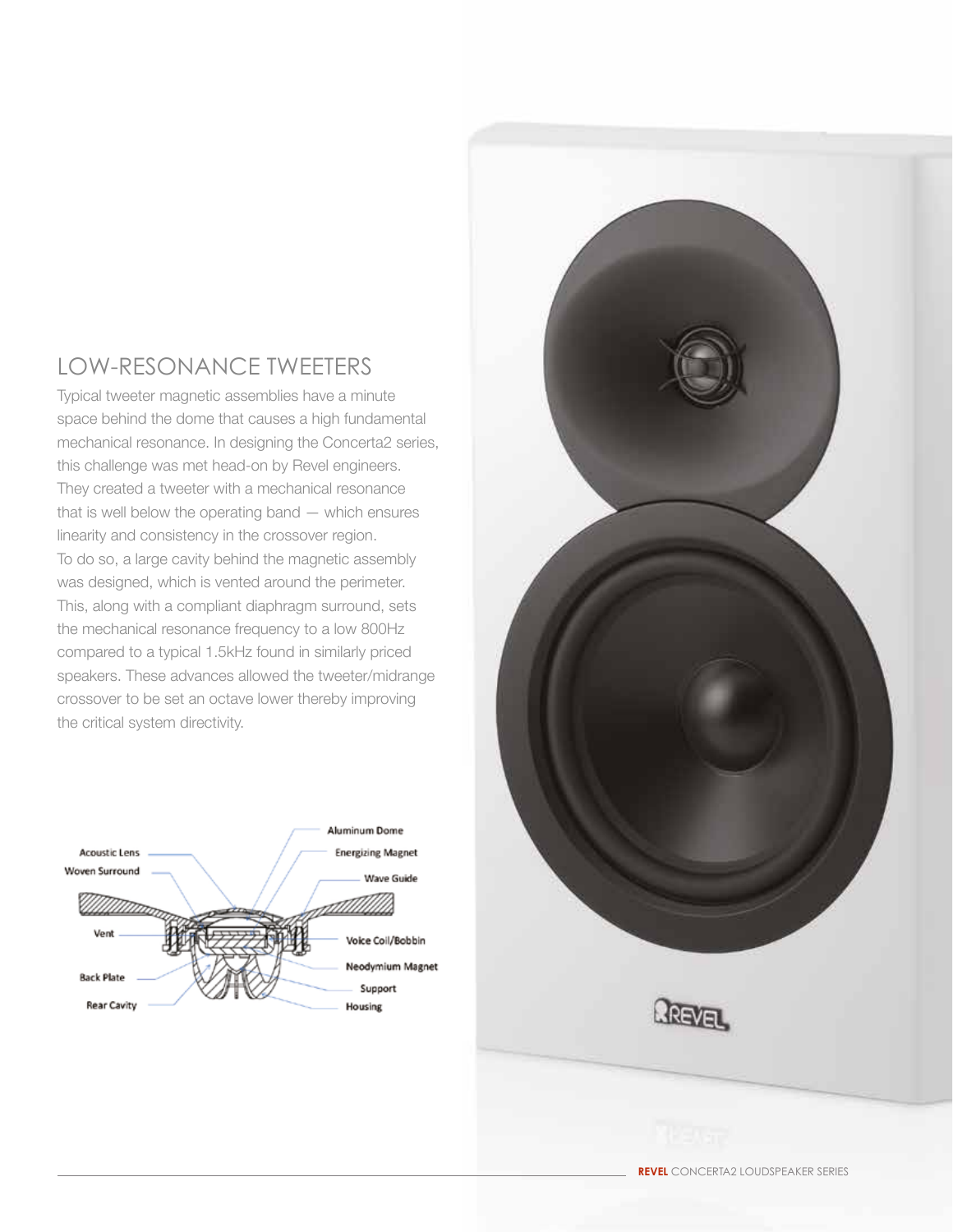

#### TWEETER WAVEGUIDE AND ACOUSTIC LENS

Revel's unparalleled research teams have discovered that far off-axis sound that is reflected from side walls is interpreted by our brains in combination with the direct sound from the loudspeaker to the listener—we do not differentiate between the two. This important advance in psychoacoustic knowledge means that the far off-axis response is just as important as the direct sound, and is therefore an important part of every Revel design. Our sophisticated high frequency "waveguides" match the off-axis response, or directivity of the tweeter and the midrange throughout the crossover region. Double-blind listening tests have revealed the importance of this refinement—making the difference between what is clearly a "mechanical reproduction" and the seamless sound of real music.

#### **WOOFFR**

Revel engineers utilize state-of-the-art computer modeling tools during transducer design to optimize everything that affects performance—from the cones to the voice coils, surrounds, the magnetic system and even the "spiders" — the brownish corrugated disc in the rendering to the right. Laser-based analysis of the resulting prototypes confirms ideal symmetry, which results in lowed distortion and cleaner sound quality. Micro-Ceramic Composite (MCC) cones insure ideal piston-like performance, eliminating resonances that would otherwise color the sound.

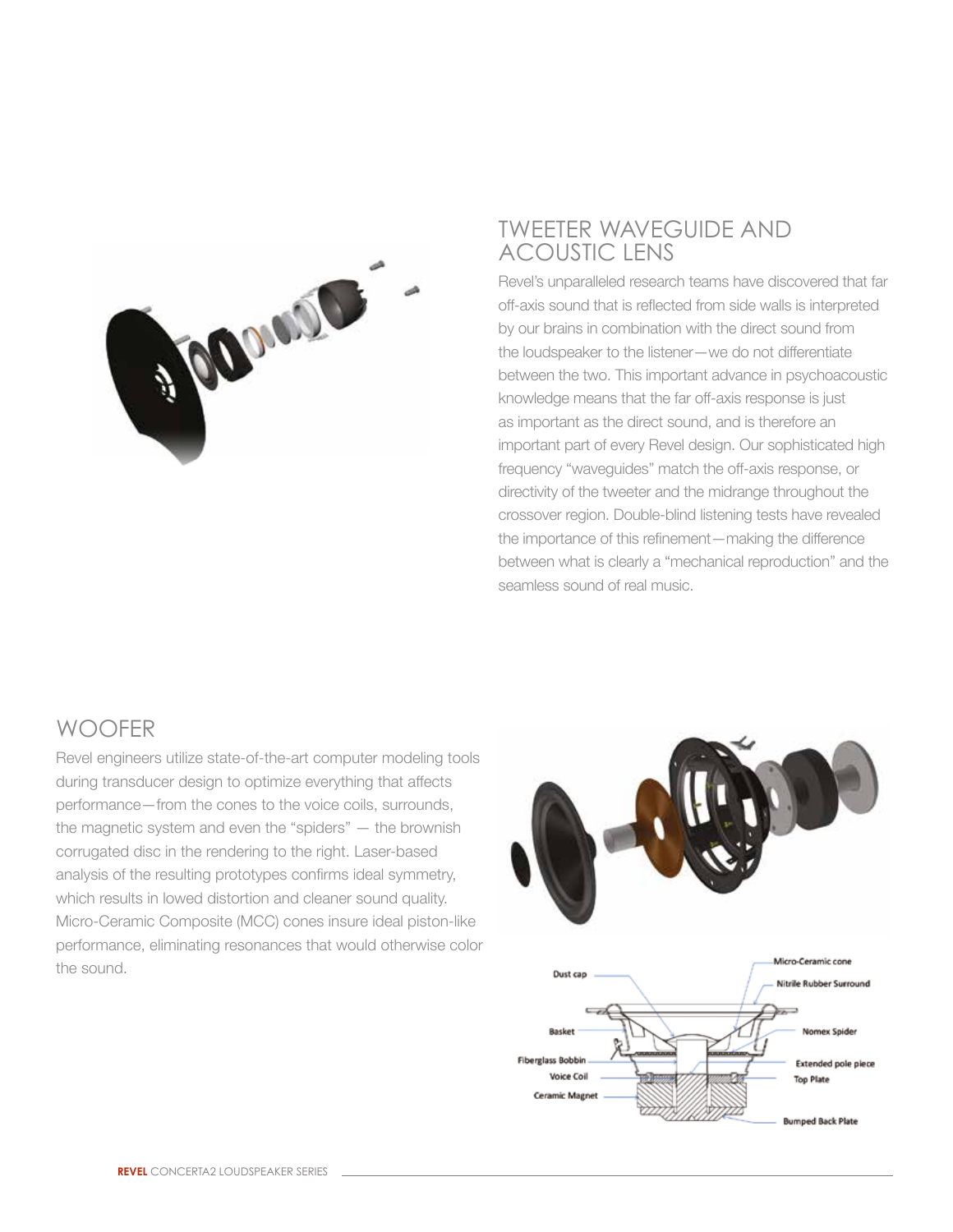## BEAUTIFUL, HIGH-PERFORMANCE ENCLOSURES

A novel technique of cabinet construction was used to create Concerta2 enclosures that are not only beautiful, but also have rigid, curved side walls plus extensive bracing that results in a strong and inert enclosure. This ensures that the enclosures do not contribute coloration to the sound. The attractive designs are available in a luxurious high-gloss white or high-gloss black finish, have magnetically-attached grilles, and have no visible fasteners. These upscale features are typically seen only on far higher-cost loudspeakers.





### LATEST GENERATION PORT DESIGN

The Concerta2 series uses a patented Constant Pressure Gradient (CPG) technology in the port design. These new ports are designed such that the inner wall of the port is contoured, allowing the change in pressure along the axis of the port from inlet to outlet duct to be kept substantially constant. This design reduces the compression, or change in sound at different volumes that result from other port designs, and optimizes both the output capability and distortion.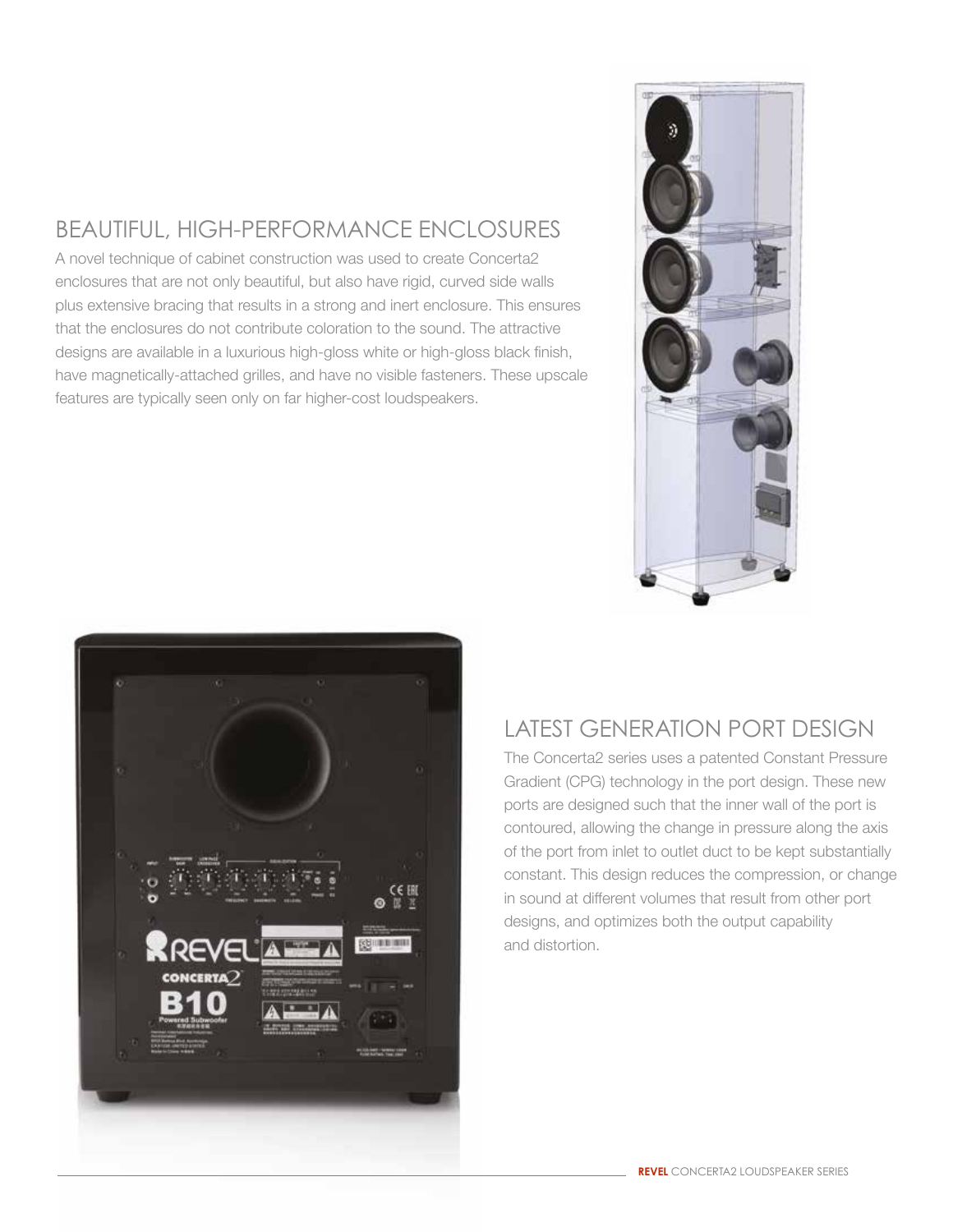



### HIGH EFFICIENCY, HIGH OUTPUT TOWERS

Both the F36 and F35 floorstanding loudspeakers have a woofer-midrange that reproduces the full low frequency range in conjunction with two dedicated woofers. This architecture greatly increases the cone surface area, resulting in a remarkable system sensitivity of over 90dB. These towers are therefore an ideal match for a wide range of amplifiers, including very modestly-powered receivers.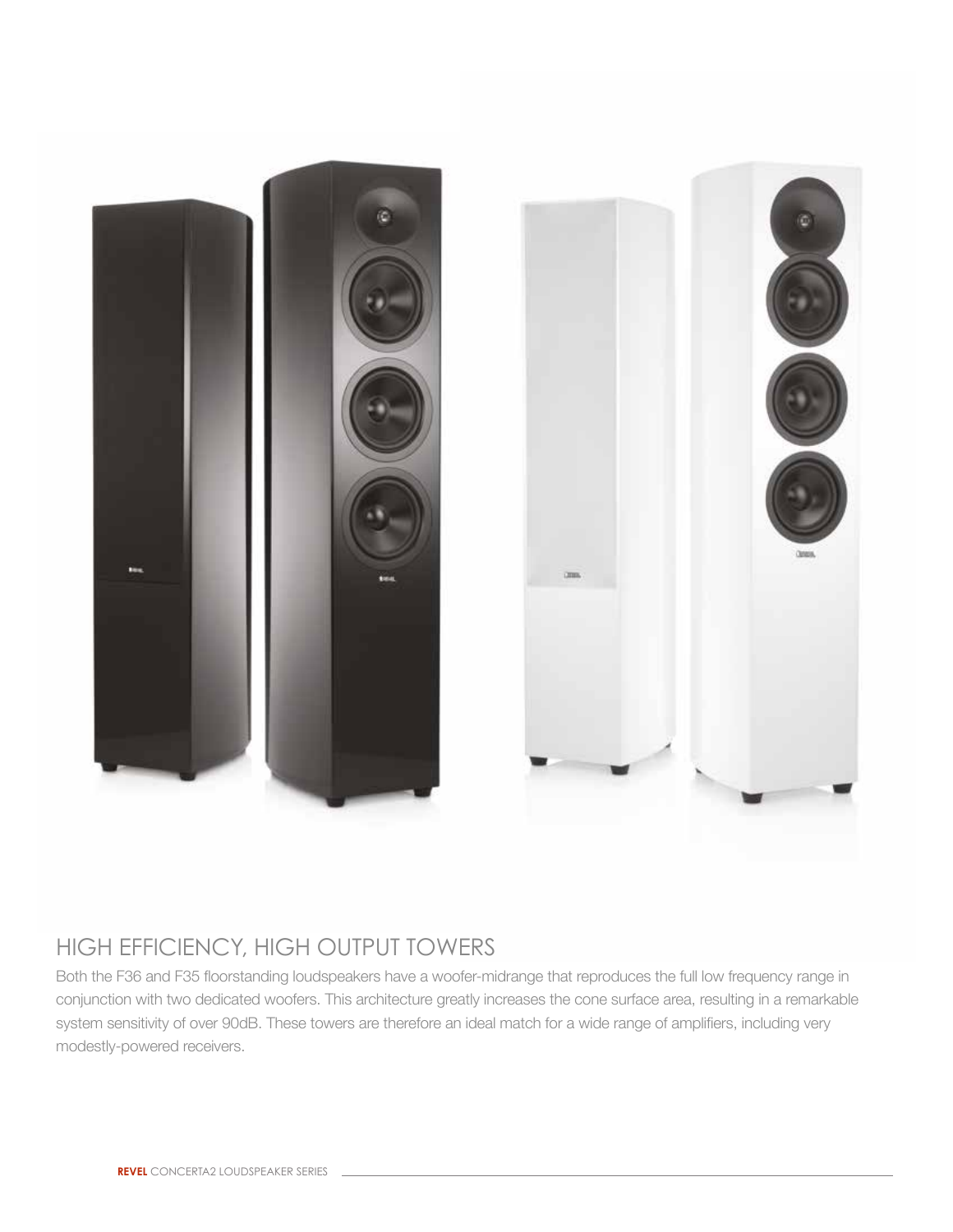

# POSITION-INDEPENDENT, DOUBLE-BLIND LISTENING TESTS

Every Revel loudspeaker is compared head-to-head with competitors' models in the world's only position-independent, double-blind listening facility. True research-quality processes assure the validity of the listening tests, which employ the latest psychoacoustic research. All Revel Concerta2 loudspeakers are proven to be superior to their market competitors before they go into production.